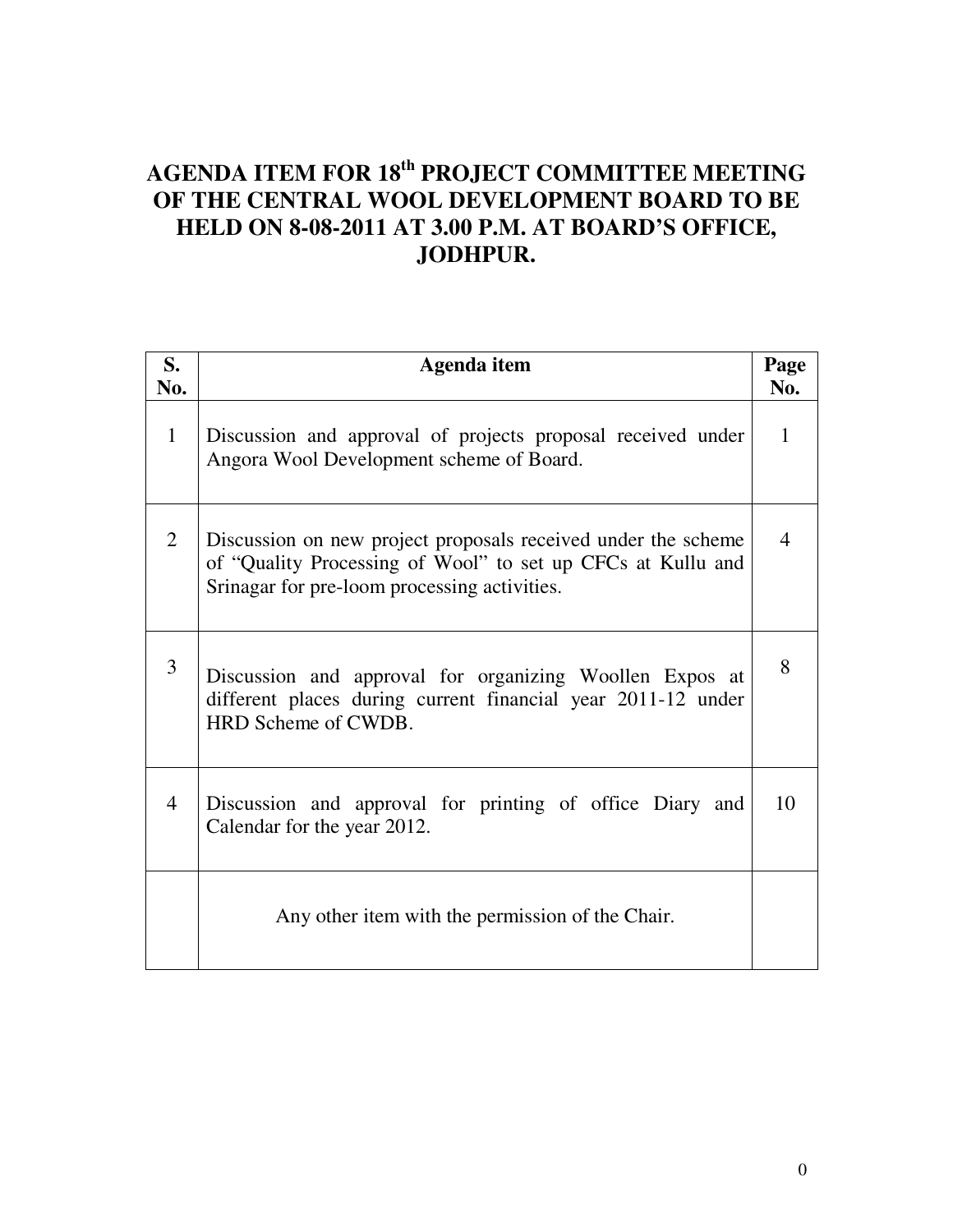# **AGENDA ITEM FOR 18th PROJECT COMMITTEE MEETING OF THE CENTRAL WOOL DEVELOPMENT BOARD TO BE HELD ON 8-08-2011 AT 3.00 P.M. AT BOARD'S OFFICE, JODHPUR.**

#### Agenda no. 1

# Discussion and approval of project proposal received under Angora Wool Development Project

 The Board has received following project proposals under the scheme of Angora Wool Development Programme from Himachal Pradesh (Kullu), Uttarakhand (Pithoragarh), Mount Abu (Sirohi- Rajasthan) to implement the project for (A) Establishment of Mini Angora Rabbit Farms and (B) Common Facility-cum-Training Centres during 2011-12 as per prescribed physical and financial norms of the scheme :

- 1. The Shikhar Handloom & Handicraft Weavers Welfare Production-cumsale Cooperative Industrial Society Ltd., Nirmand, Kullu.
- 2. Swati Gramodyog Sansthan, Pithoragarh, Uttarakhand.
- 3. Gramodyog Sewa Kalyan Samiti, Pithoragarh.
- 4. Abu Agro Products Co-op. Society, Sadar Bazar, Mount Abu (Raj.)

 These Societies submitted the project to benefit 20 families each (One unit) under the scheme with total project cost of Rs. 10.40 lakh for two years period. Under this component, financial assistance is provided for supply of foundation stock  $(4 \text{ male } + 8 \text{ female angora rabbits})$ , construction of shed, supply of cages, medicines, feed, Charkha, Carding machine etc. All of above societies has already implemented the same project of Board for development of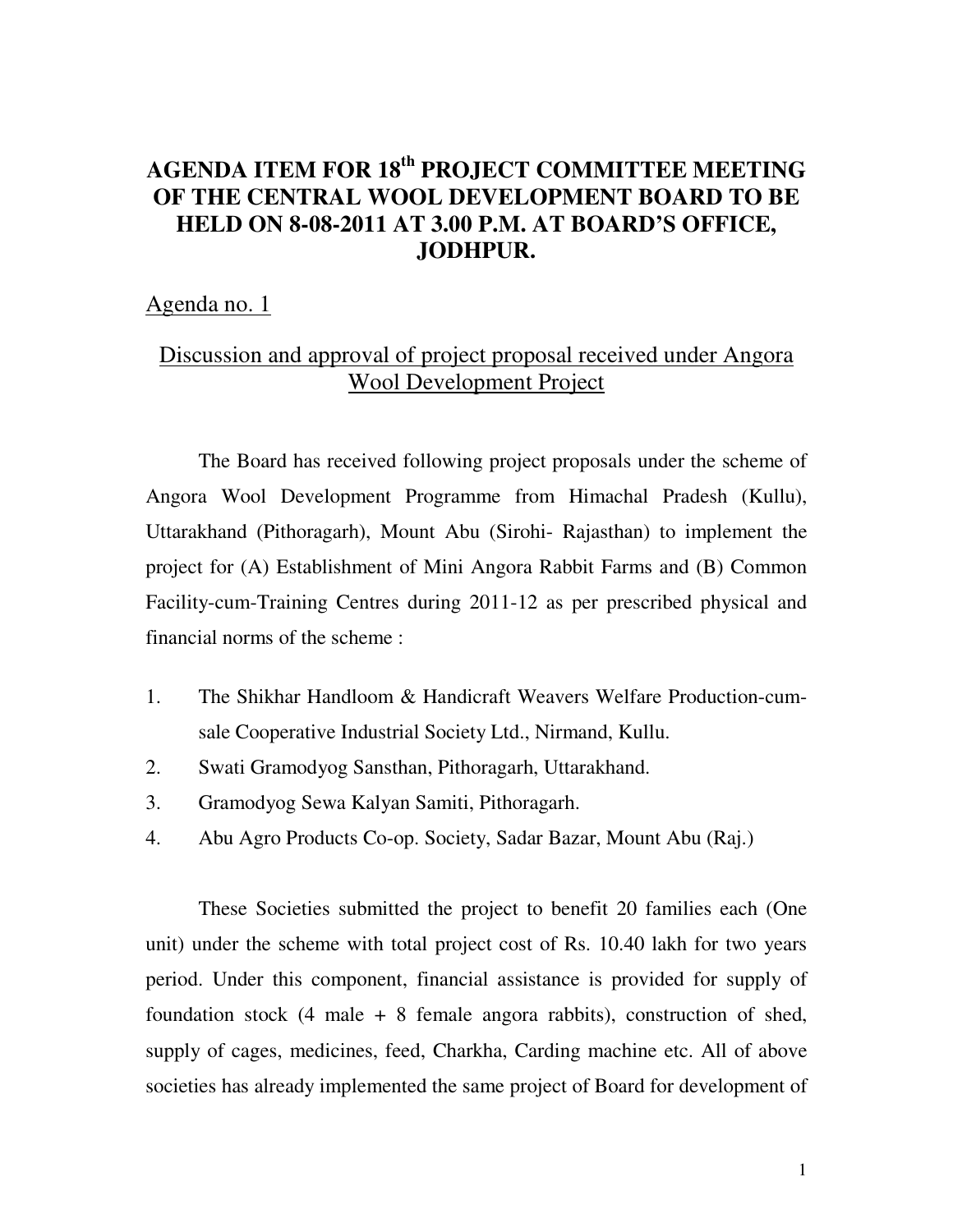angora wool successfully in different/adjourned areas and intended to extend this programme in other areas. The Shikhar Handloom & Handicraft Weavers Welfare Production-cum-sale Cooperative Industrial Society Ltd., Nirmand, Kullu proposed that beneficiaries of 20 families will be covered in two self help groups of 10 each.

 The Shikhar Handloom & Handicraft Weavers Welfare Production-cumsale Cooperative Industrial Society Ltd., Nirmand, Kullu and Abu Agro Products Co-op. Society, Sadar Bazar, Mount Abu (Raj.) have also submitted project proposal for setting up 'Common Facility-cum-Training Centres' under Angora Wool Development scheme and requested to provide financial assistance as subsidy for purchase of equipments/machines. Under this component, agency will impart training for a batch of 10 persons each for three months in spinning, weaving & designing etc. Total 40 persons will be trained in a year in 4 batches.

During first 4 years of  $11<sup>th</sup>$  Plan, the Board has already sanctioned projects for benefiting 320 families against the target of total 400 families of  $11<sup>th</sup>$  Plan. As this year is the terminal year of the this Plan, the Board may sanction these new projects covering 80 families under this scheme to fulfill the target set for  $11<sup>th</sup>$  Plan.

For current financial year 2011-12, the Board has made financial provision of Rs. 0.50 Crore under Angora Wool Development scheme of Board to benefit total  $180 (60$  new  $+ 120$  ongoing) families.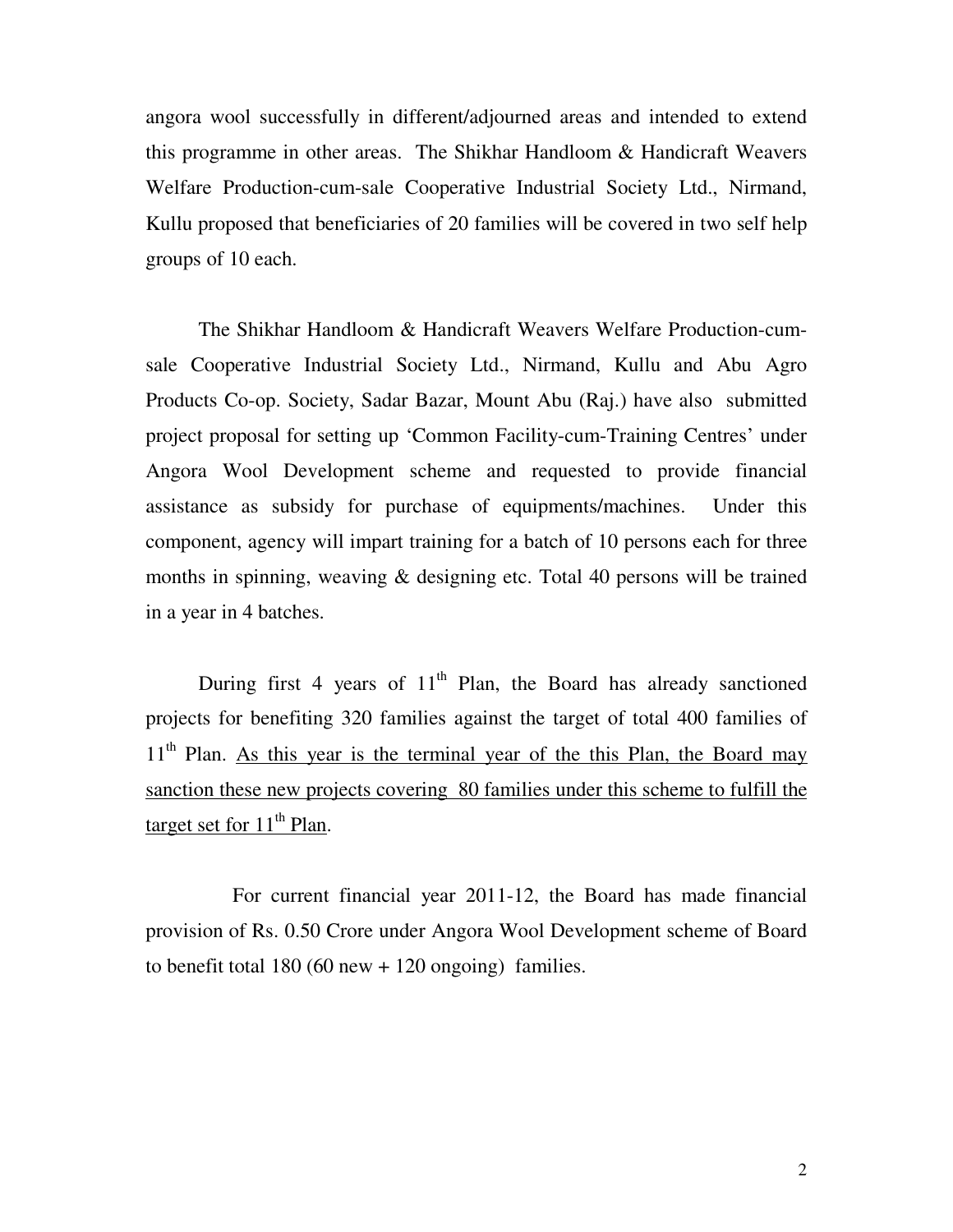**Summary of the project proposals are as under :** 

| S.                      | <b>Name of Agency</b>         | <b>Total</b>   | <b>Project for</b> | <b>Require</b>  | <b>Remarks</b>             |
|-------------------------|-------------------------------|----------------|--------------------|-----------------|----------------------------|
| No.                     |                               | <b>Project</b> | No. of             | ment            |                            |
|                         |                               | Cost(2)        | <b>Families</b>    | for $1st$       |                            |
|                         |                               | years)         |                    | Year            |                            |
|                         |                               |                |                    | Grant           |                            |
| 1.                      | <b>The</b><br><b>Shikhar</b>  | Rs.            | 20 families        | Rs. 6.93        | The agency has already     |
|                         | <b>Handloom</b><br>&          | 10.40          | from banks         | lakhs           | implemented such project   |
|                         | Handicraft<br><b>Weavers</b>  | lakhs          | areas of           |                 | for 20 families in Kullu   |
|                         | <b>Welfare Production-</b>    |                | <b>River</b>       |                 | and now proposed to        |
|                         | cum-sale<br>Coop.             |                | Satluj.            |                 | implement through two      |
|                         | Society,<br><b>Industrial</b> |                |                    |                 | SHG of 10 each.            |
|                         | Nirmand, Kullu.               |                |                    |                 |                            |
| 2.                      | Gramodyog<br>Swati            | Rs.            | 20 families        | <b>Rs. 6.93</b> | The agency has already     |
|                         | Sansthan,                     | 10.40          | <b>of</b>          | lakhs           | implemented such project   |
|                         | Pithoragarh,                  | lakhs          | Mounsyari          |                 | for 40 families in         |
|                         | Uttarakhand.                  |                | block area         |                 | Pithoragarh.               |
| 3.                      | <b>Sewa</b><br>Gramodyog      | Rs.            | 20 families        | Rs. 6.93        | The agency has already     |
|                         | Kalyan<br>Samiti,             | 10.40          | of Didihat         | lakhs           | implemented such project   |
|                         | Pithoragarh.                  | lakhs          | <b>Block area.</b> |                 | for 40 families in         |
|                         |                               |                |                    |                 | Pithoragarh.               |
| $\overline{\mathbf{4}}$ | Abu Agro Products             | Rs.            | 20 families        | Rs. 6.93        | The agency is              |
|                         | Co-op. Society, Sadar         | 10.40          | at Mount           | lakhs           | implementing such          |
|                         | Mount Abu<br>Bazar,           | lakhs          | <b>Abu Sirohi</b>  |                 | project for 20 families at |
|                         | (Raj.)                        |                |                    |                 | Mount Abu (Raj.)           |

# **A. Establishment of Mini Angora Rabbit Farms :**

## B. Common Facility-cum-Training Centres :

| S.  | <b>Name of Agency</b>         | <b>Total</b>    | Project    | <b>Requirement</b>       | <b>Remarks</b>     |
|-----|-------------------------------|-----------------|------------|--------------------------|--------------------|
| No. |                               | Project         | for No. of | for 1 <sup>st</sup> Year |                    |
|     |                               | Cost            | trainees   | Grant                    |                    |
| 1.  | <b>The</b><br><b>Shikhar</b>  | <b>Rs. 8.42</b> | 1 Centre   | <b>Rs. 8.42 lakhs</b>    | The agency has     |
|     | <b>Handloom</b><br>&          | lakhs           | for total  |                          | already            |
|     | Handicraft<br><b>Weavers</b>  |                 | 40         |                          | implemented such   |
|     | Welfare<br>Coop.              |                 | trainees   |                          | project for 40     |
|     | <b>Industrial</b><br>Society, |                 | in a year. |                          | trainees at Kullu. |
|     | Nirmand, Kullu.               |                 |            |                          |                    |
| 2.  | Abu Agro Products             | <b>Rs. 4.36</b> | 1 Centre   | <b>Rs. 4.36 lakh</b>     |                    |
|     | Co-op. Society, Sadar         | lakh            | for total  |                          |                    |
|     | Bazar, Mount Abu              |                 | 40         |                          |                    |
|     | (Raj.)                        |                 | trainees   |                          |                    |

 As above, matter is placed before the Project Committee to examine and recommend the proposals to the Executive Committee for approval during 2011-12.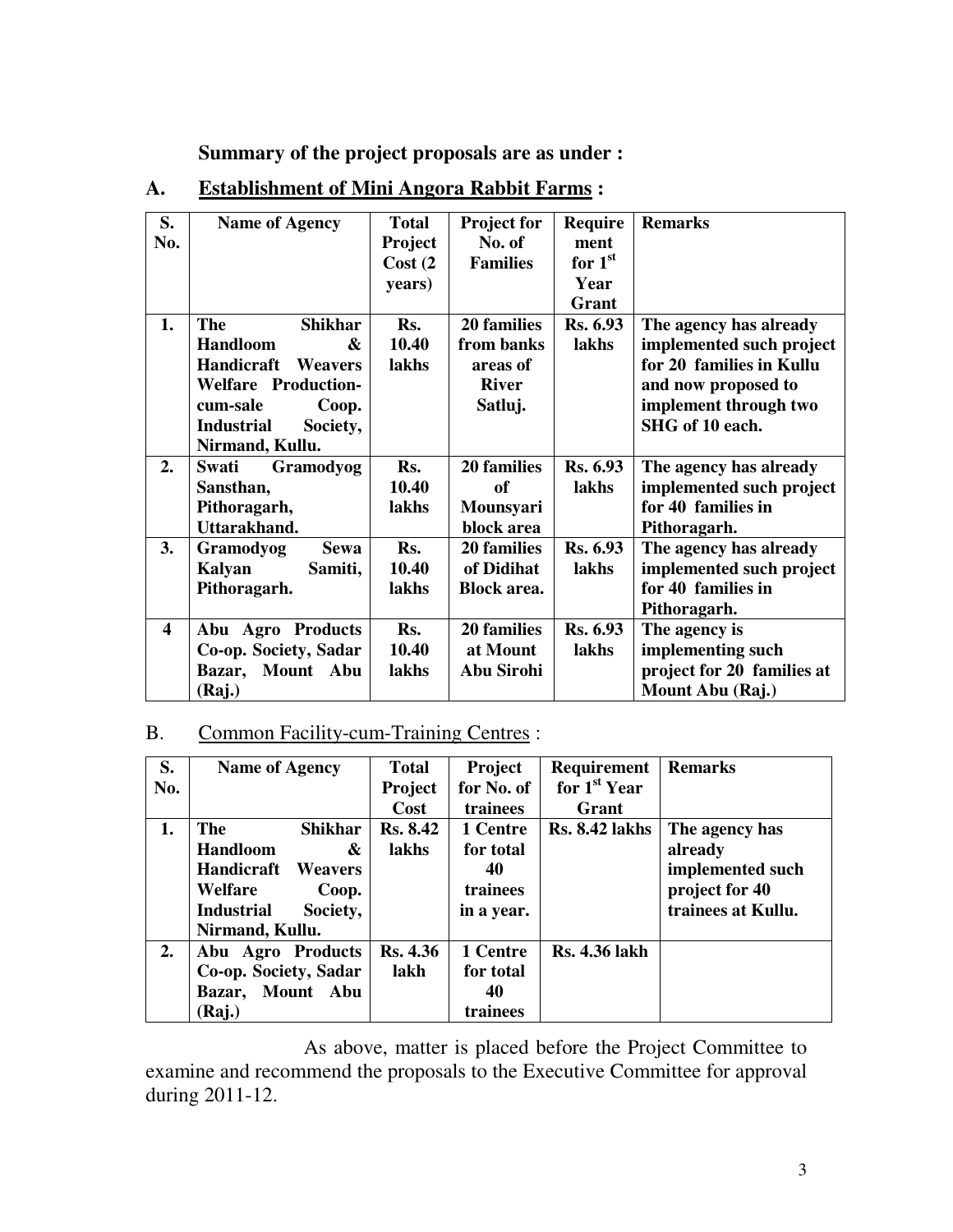### Agenda no. 2

Discussion on new project proposals received under the scheme of "Quality Processing of Wool" to set up CFCs at (A) Kullu and (B) Srinagar under pre-loom processing activities.

Agenda 2 (A)

**Name of Scheme** : Quality Processing of Wool (CFC for pre-loom)

# **Name of agency** : **M/s Mahant Woollen Mills, Kullu, H.P. (CFC for preloom)**

**Project Name:** Expansion of existing unit by setting up wool spinning machinery for processing of scoured wool/wool top into woollen yarn

**About Project**: Proposed project is for setting up a wool spinning unit with the conversion capacity of 19000 Kg. of wool top into wool yarn by procuring its raw material partly from local client and nearest state like Punjab & J&K etc.. The capacity of the proposed spinning unit envisage to comb Marino, Angora & Pashmina wool self procured as well as on commission basis for 83.33 per day. The spinning capacity of the proposed unit is assessed for 1600 Kg. woollen Yarn PM on single shift basis for captive use as well as on commission basis.

**Type of Machineries to be installed**-Wool Opener (Teasing Machine), Dust Willow machine & Carding machine and spinning line machines.

**Location-** At vacant space available in the existing building in which present spinning unit is set up. Existing unit at VPO- Hurla, (Kullu)

**Beneficiaries- Local** handloom weavers, spinners, woolgrowers, societies etc**.** 

**Justification as proposed** As given in the project summary above.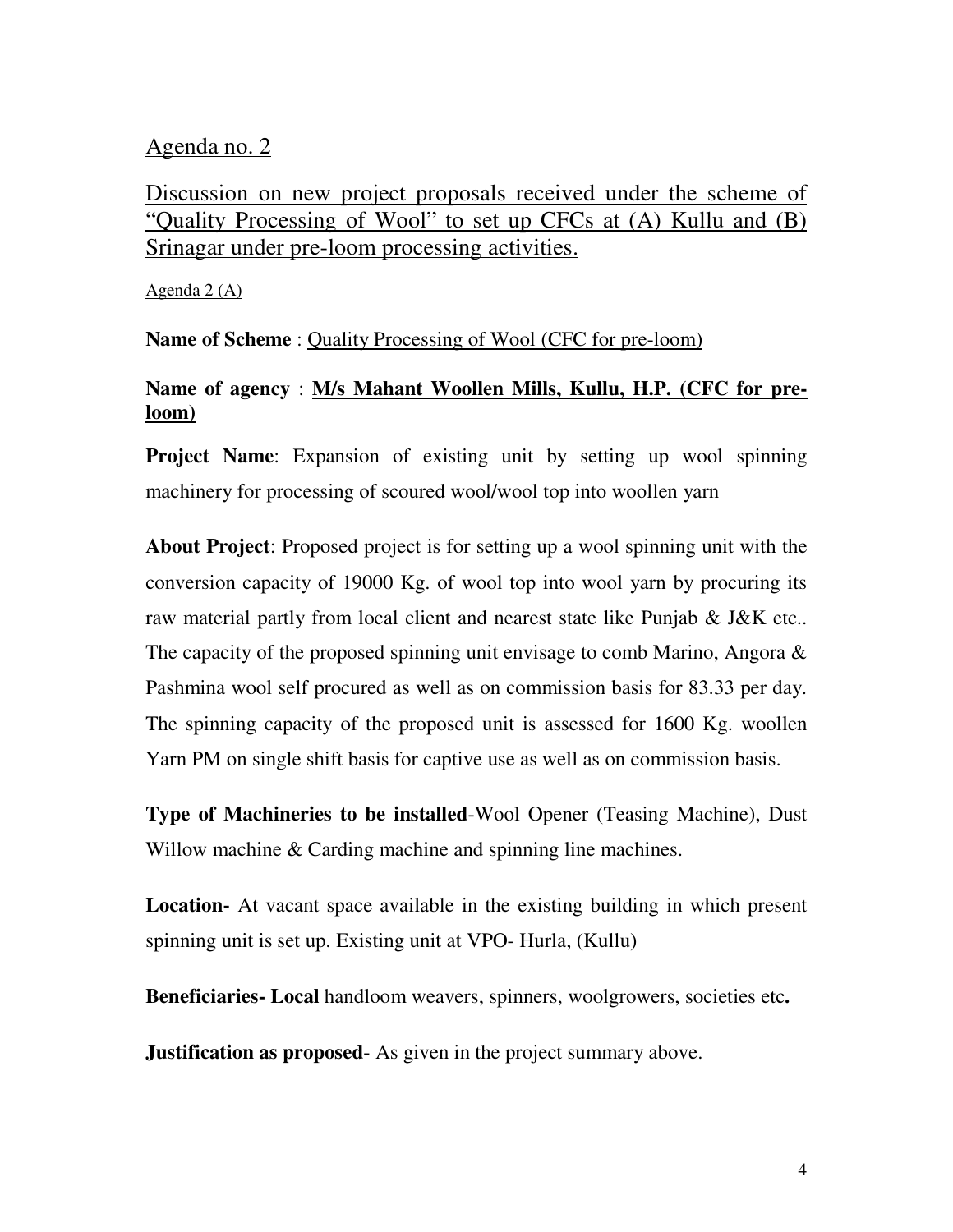| Description         | Existing | Proposed | Total  |
|---------------------|----------|----------|--------|
|                     | amount   | amount   |        |
| Land and building   | 5.91     | Owned    | 5.91   |
| Machinery&          | 3.83     | 55.23    | 59.06  |
| Misc.fixed assets   |          |          |        |
| Furniture & fixture | 0.04     | 0.70     | 0.74   |
| Capital expenditure | 9.78     | 55.93    | 65.71  |
| Working capital     | 48.45    | 12.89    | 61.34  |
| Total project cost  | 58.23    | 68.82    | 127.05 |

**Project cost details as per the project submitted ( Rs. in Lacs)**

#### **Project cost details worked out as per the scheme (Rs. in Lacs)**

Land and building cost- Rs.16.20 (As per the certificate of Asst.Engineer HPPWD)

| <b>Total project cost-</b>       | <b>Rs.84.02</b> |
|----------------------------------|-----------------|
| Machinery and furniture-Rs.54.93 |                 |
| Working capital-                 | Rs.12.89        |

**Financial demand-** Rs.-50.00 for machinery lacs & as per norms of scheme-Rs. 42.01 lacs.

**Implementing agency's contribution** – Promoter's contribution-12.89 lacs as working capital, Rs.16.20lacs for land and building and Rs.4.93 lacs as the excess expenditure for machinery.

**Remark-** 1. As per advocate'S opinion Land property is already pledged with Himachal Gramin Bank hence clear ownership title is not with the party.

2. Technical comments received from WRA, Thane is attached as under (Annex-I) :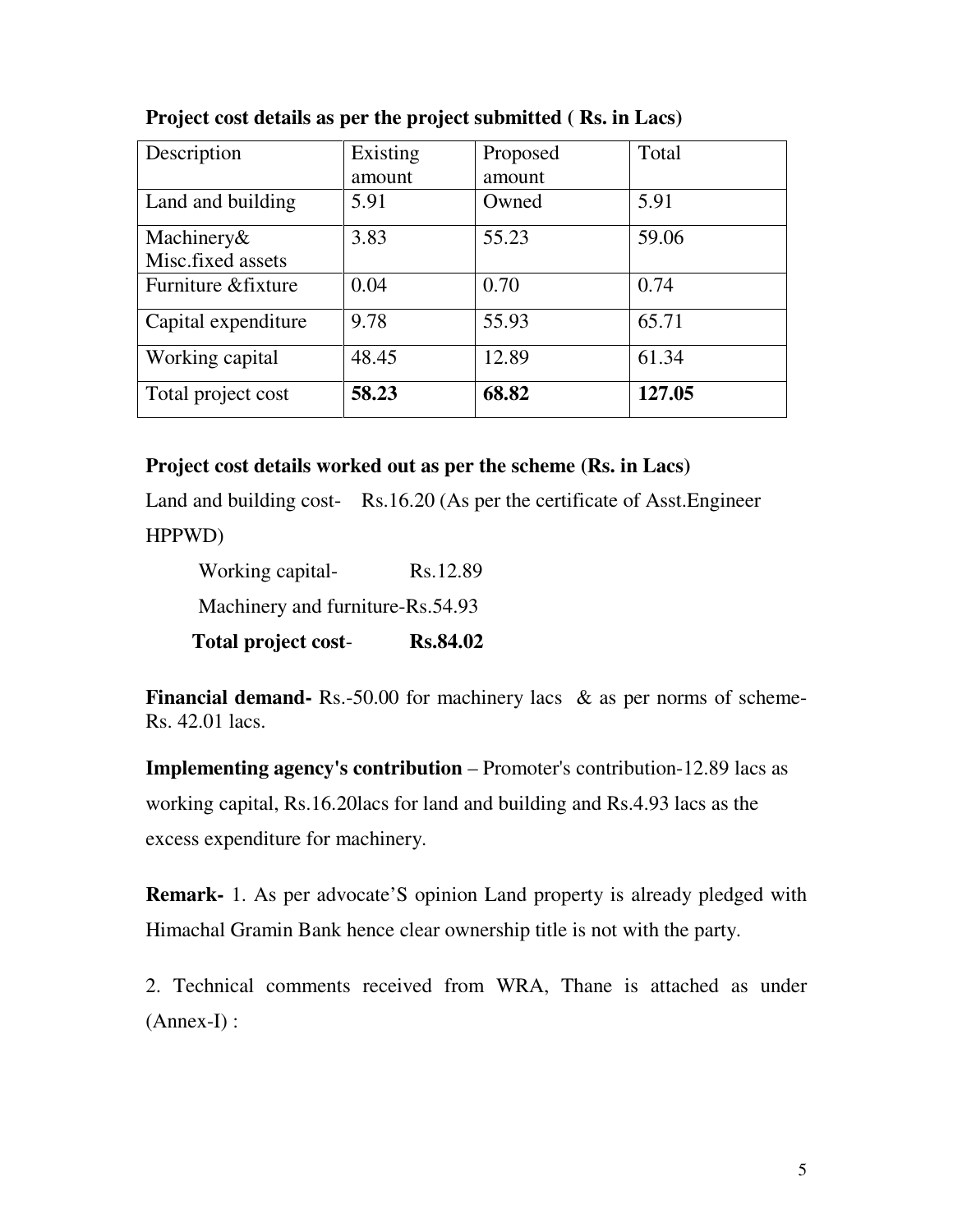## **Annex-I**

## Technical comments received from WRA, Thane

# WRA/97.5/ 586 /2011-2012 4<sup>th</sup> August, 2011

Shri K.K. Goyal Executive Director, Central Wool Development Board, Ministry of Textiles, Govt. of India, C-3, Shastri Nagar,Near Shastri Nagar Circle, Jodhpur , Rajasthan– 342 003

Sub : WRA's comments on CFC proposal submitted by M/s Mahant Woollen Mills, Kullu-reg

Sir,

 Kindly refer to CWDB Letter No.CWDB/Q&P/11P/gen/10-11/299 dated 3/5/11 on the subject of proposal submitted by M/s Mahant Woollen Mills, Kullu, to CWDB for consideration under the scheme of Preloom activity. Accordingly, our comments are as follows :

- 1. The proposal is to expand the activities to include increased production involving utilization of the local wool alongwith speciality animal fibres like Angora / Pashmina.
- 2. The party has not furnished details about the existing machineries, about their capacity utilization and item-wise cost, which may be obtained.
- 3. The proposal is sound and aimed at backward integration.

Thanking you,

Yours faithfully,

 (T.R. RAO) Scientist E-1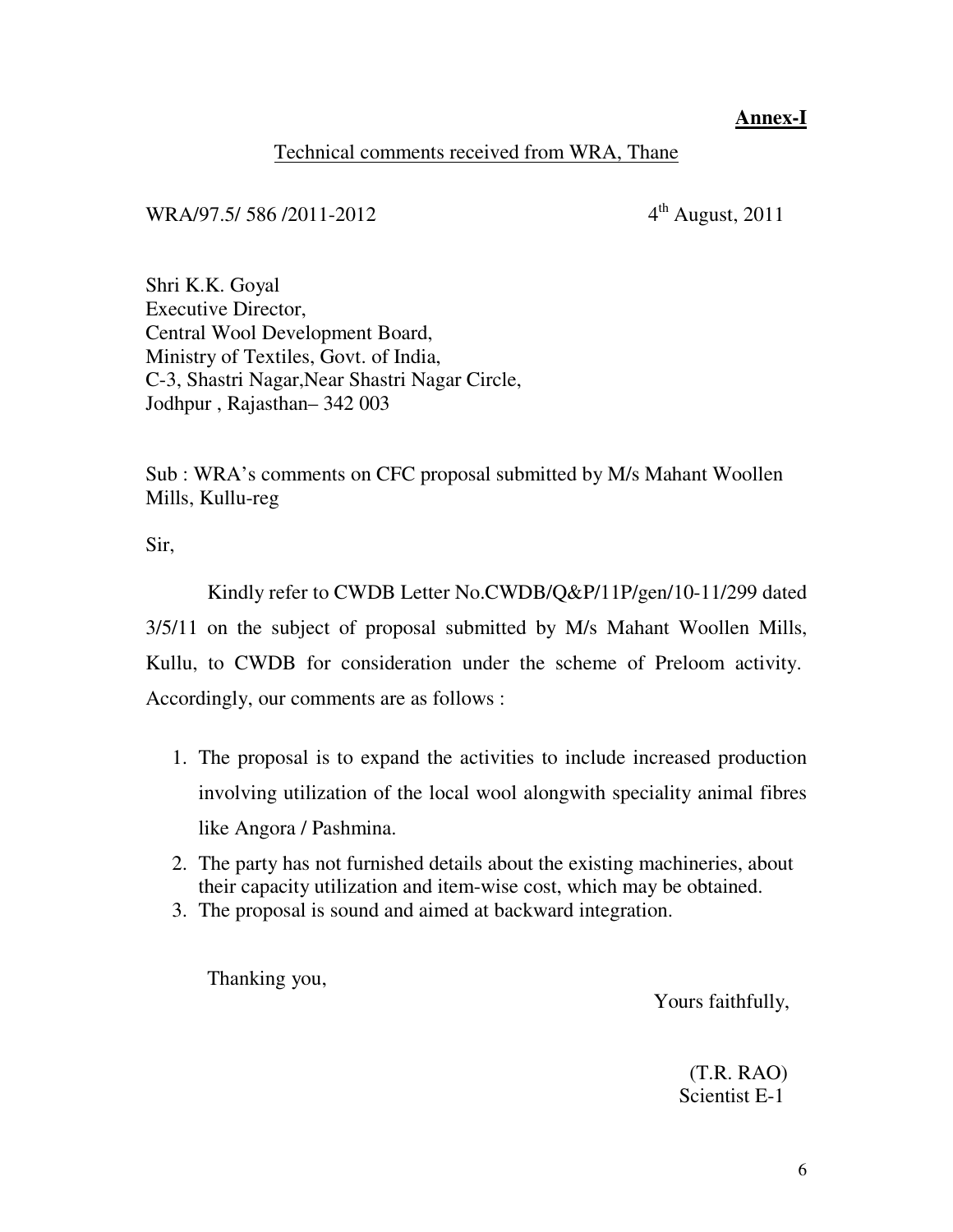### Agenda 2 (B)

**Name of Scheme** : Quality Processing of Wool (CFC for pre-loom)

**Name of Agency** : M/s Pure weave Fashions Pvt. Ltd., Srinagar (J&K)

**Project Name:** Scouring & Combing for cashmere, marino wool and local wool

**About Project-**: The project is for setting up the machines to scour the wool through ultrasonic scouring system and then convert wool in to top after carding, gilling and combing. The process of Scouring  $\&$  Combing wool into wool tops will go long way in improving the quality of raw material to enable value addition of woollen products in the internal markets. Wool producer will get better price which will enable them to raise the existing level of production.

**Type of Machineries to be installed**-Ultrasonic scouring system, hydro, dryer, boiler, Carding machine, Schlumberger gills box, combing machine and bump press.

**Location**- Plot no.184&186,Sidco industry Complex, Ranganeth, Srinagar-

**Beneficiaries**-Local wool supplier, weavers, societies etc.

**Justification as proposed** As given in the project summary above.

**Financial demand**-Rs. 50.00 lakhs

**Implementing agency's contribution**- Rs. 52.82 lakhs (Land and building, excess machinery cost, contingencies, raw material etc.)

**Land and building**- Rs.26.20lacs

### **Machinery**- Rs.59.25lacs

Misc. fixed assets including D.G.Set, Overheads, light& water fittings, prelimery and pre operative expanses and contingencies-Rs.17.37lacs Total project cost-Rs.102.82lacs

**Remark**- 1. Provisional registration certificate from DIC, Budgam is found enclosed. 2.Technical comments & inspection of site from WRA, thane is enclosed.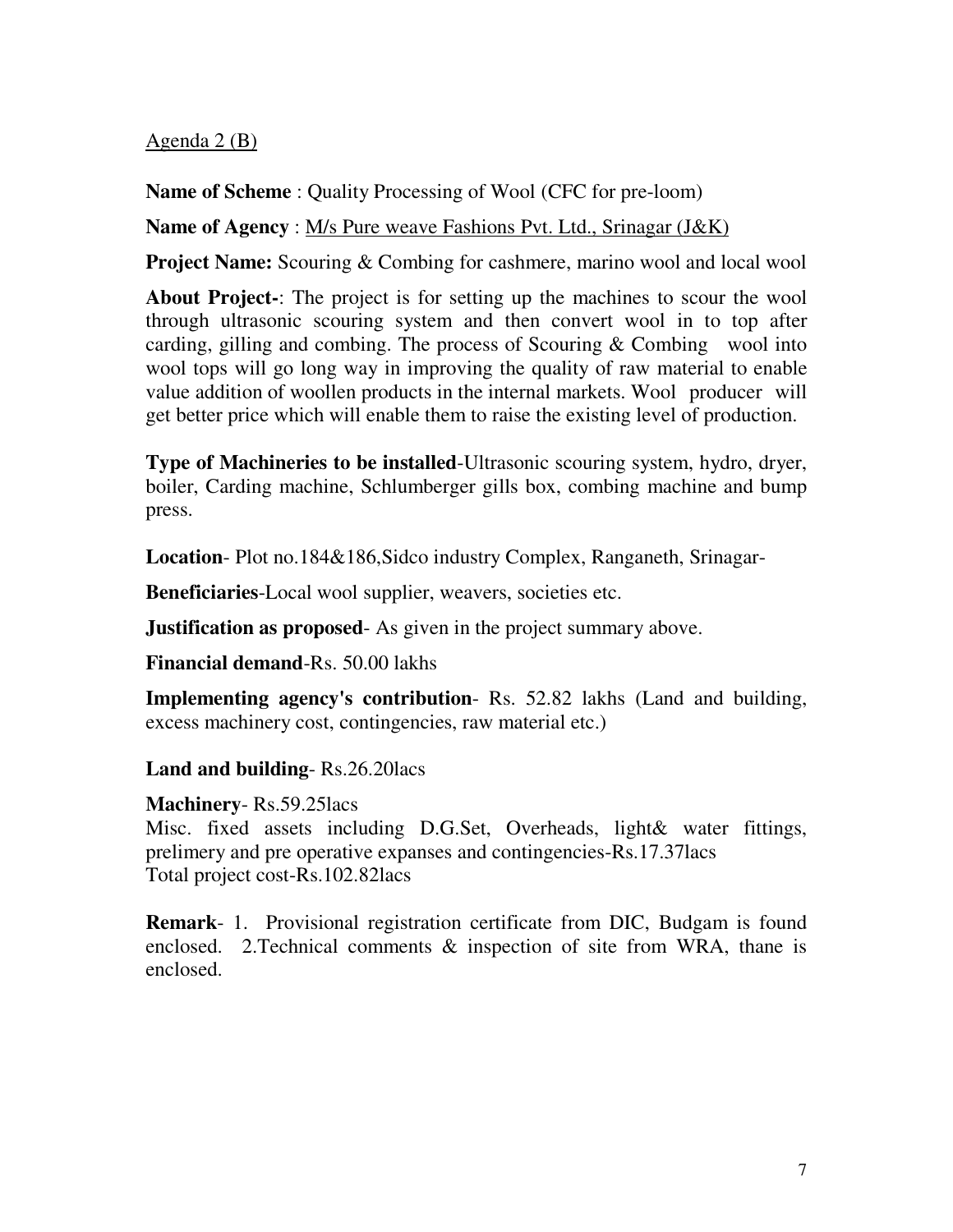# Discussion and approval for organizing Woollen Expos at different places during current financial year 2011-12.

 The Board organizes exhibitions/fairs at different places in the country to promote sale of wool and woollen products, to increase awareness in favour of Woolen Products, to expose weavers/manufacturer to new woolen markets and to launch new woollen products/designs for trial and promotion. The Woollen Expos cover all types of woollen products of different segments of decentralized sector like Woolen Handloom, Carpets, Tweeds, and Woolen decorative items etc.

For the current financial year 2011-12, the Board proposed to organize 15 Woollen Expos with financial provision of Rs. 1.50 Crore. Accordingly, the Board invited project proposals from different organizations and received many proposals for organizing Woollen Expos exclusively for woollen items along with organizing Expos by hiring stalls in reputed Melas/State Fairs. All proposals were examined by a Scrutinize Committee at Board level and recommended some suitable proposals for Project Committee meeting for discussion and further recommendation to the Executive Committee for approval. All Implementing Agencies will be paid 50% advance amount to initiate necessary arrangement for Expo as being done in previous years.

| S.             | <b>Name of Implementing Agencies</b>        | Type of Expo/       | place          | Date/Period   |
|----------------|---------------------------------------------|---------------------|----------------|---------------|
| N <sub>0</sub> |                                             | <b>Hiring</b>       |                |               |
| 1.             | <b>Executive Officer &amp; General</b>      | Total Expo 14.00    | <b>Medical</b> | December-     |
|                | Manager, Udham Prothsan Sansthan,           | Lakh                | <b>College</b> | 2011          |
|                | <b>District Industrial Centre, Bikaner.</b> |                     | <b>Bikaner</b> |               |
| 2.             | Director, West Zone Cultural Centre,        | By hiring 50 Stalls | Shilpgram,     | 21-30 Dec. 11 |
|                | Ministry of Cultural, Udaipur. (Raj)        | $@10,000$ -Per      | Udaipur.       |               |
|                |                                             | Stall)              |                |               |
| 3.             | <b>Chief Executive Officer,</b>             | Total Expo 14.00    | Chandigarh     | $03-12$       |
|                | The H.P. State Wool Procurement &           | Lakh                |                | Dec-2011      |
|                | <b>Marketing Fedration, Shimla</b>          |                     |                |               |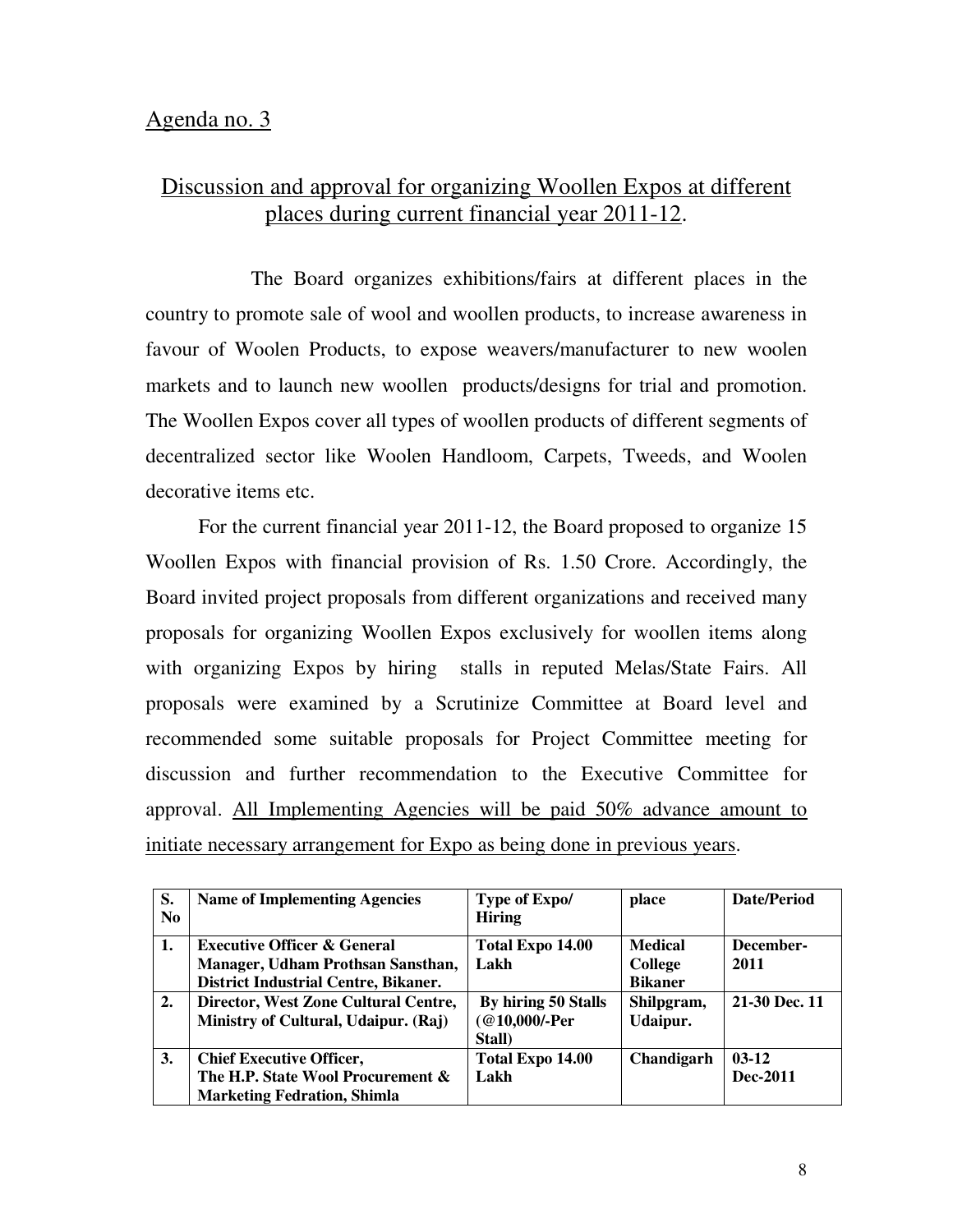| $\boldsymbol{4}$ . | Punyashlok Ahilyadevi Maharashtra         | <b>Total Expo</b>          | Pune               | 14-18              |
|--------------------|-------------------------------------------|----------------------------|--------------------|--------------------|
|                    | Mendhi va Sheli Vikas Mahamandal          | <b>14.00 Lakhs</b>         |                    | Dec, 2011          |
|                    | Ltd., Gokhlenagar, Pune-411016            |                            |                    | $(5 \text{ Days})$ |
| 5.                 | <b>Gujarat Sheep and Development</b>      | Total Expo 14.00           | Ahmedabad          | 09-18 Dec.11       |
|                    | <b>Corporation Limited, Gandhinagar</b>   | Lakhs                      | Haat,              |                    |
| 6.                 | <b>Secretery Art and Culture,</b>         | By hiring 50 Stalls        | Lokotsav-          | $7 - 16$           |
|                    | Goverrnment of Goa, Directorate of        | (@10,000/-Per              | 2012               | January-2012       |
|                    | Art and Culture, Patto, Panaji, Goa       | Stall)                     | Goa                |                    |
| 7.                 | <b>The National Small Industries</b>      | Rent of Rs.                | Pargati            | 14-27              |
|                    | <b>Corporation Ltd (A Government of</b>   | 12,80,156/- for 19         | Maidan,            | Nov, 2011          |
|                    | <b>India Enterprise) New Delhi-110020</b> | Stall of 6 Sqm each        | <b>New Delhi</b>   |                    |
| 8.                 | Joint Director,                           | By hiring 50 Stalls        | Jodhpur            | N/A                |
|                    | <b>Udham Prothsan Sansthan, District</b>  | (@10,000/-Per Stall        |                    |                    |
|                    | Industrial Centre, Jodhpur. (Raj.)        |                            |                    |                    |
| 9.                 | Director, (Marketing)                     | <b>Rate of Stall under</b> | <b>Trade Fair-</b> | $16 - 23$          |
|                    | <b>Northern India International Trade</b> | @ 4000/- per sqm +         | 2011               | Oct-2011           |
|                    | <b>Event Organization, New Delhi-</b>     | s.tax (Size-9 sqm / 6      | <b>Jaipur</b>      |                    |
|                    | 110017                                    | sqm or multiple.)          |                    |                    |
| 10.                | The Southern Gujarat Chamber of           | By hiring stalls.          | <b>Surat</b>       | N/A                |
|                    | Commerce & Industry, Surat,               | <b>Maximun funding</b>     |                    |                    |
|                    | Gujarat                                   | upto Rs. 14.0 lakhs.       |                    |                    |
| 11.                | <b>Regional Director- Northeast</b>       | <b>Rs. 14.00 Lakhs</b>     | Dimapur,           | N/A                |
|                    | <b>INDIAN CHAMBER OF</b>                  | (From Fund                 | Shillong &         | 3 Expos            |
|                    | <b>COMMERCE NORTH EAST</b>                | sanctioned for NE          | Guwahati           |                    |
|                    | <b>INITIATIVE, Guwahati-781005</b>        | Region.)                   |                    |                    |
| 13.                | <b>National Head - Event Rajasthan</b>    | By hiring 50 Stalls        | Jodhpur &          | Date not           |
|                    | Patrika Pvt. Ltd, Patrikayan Bhavan,      | (@10,000/-Per              | <b>Indore</b>      | finalized          |
|                    | Paota, Jodhpur. (Rajasthan)               | Stalls)                    |                    |                    |

As per decision of  $36<sup>th</sup>$  Executive Committee meeting, the Board reimbursed upto Rs. 2.00 lakh per Expo during 2010-11 for conducting wide publicity campaign to aware public about Board's scheme during Woollen Expo on producing prescribed bills/vouchers against expenditure.

 As above, matter is placed before the Project Committee to examine and recommend proposals to the Executive Committee for organizing Woollen Expo during current financial year 2011-12 by hiring of stalls in reputed Melas and some independent Woollen Expos.